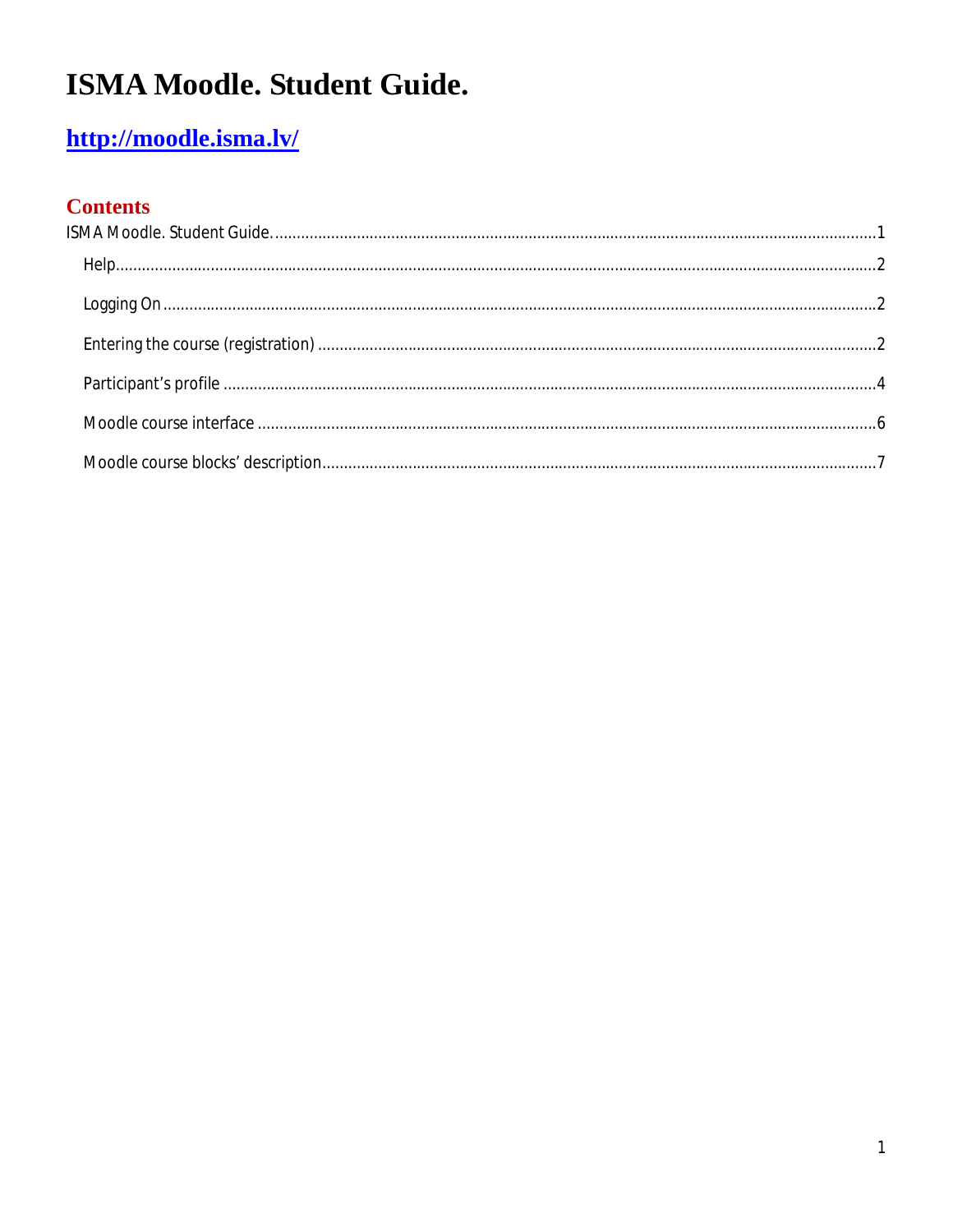#### **Help**

If you need help using **ISMA Moodle** technical – write to e-mail **nadezda.kniga@isma.lv**.

#### **Logging On**

- 1. It is necessary to key address in the internet http://moodle.isma.lv/.
- 2. The Login block is available only for the site's Front Page for teacher and pupils (Figure 1).



*Figure 1. http://moodle.isma.lv/*

#### **Entering the course (registration)**

Find the course in which you wish to enroll:

- 1. Choose course language in the block *«Course categories»* (Figure 1).
- 2. Choose your study program (Figure 2).
- 3. Choose your semester (Figure 3) and you will see a list of all chosen semester courses (Figure 4).
- 4. When you are confident you have the correct course, click on the text of the course's title. The course is protected so that students who have been provided with an enrolment key (password) may enter. The window for enrolment key will appear (Figure 5). *Enrolment* is one-time operation. After enrolment (registration) the teacher sees the student in the list of participants of a course. Also the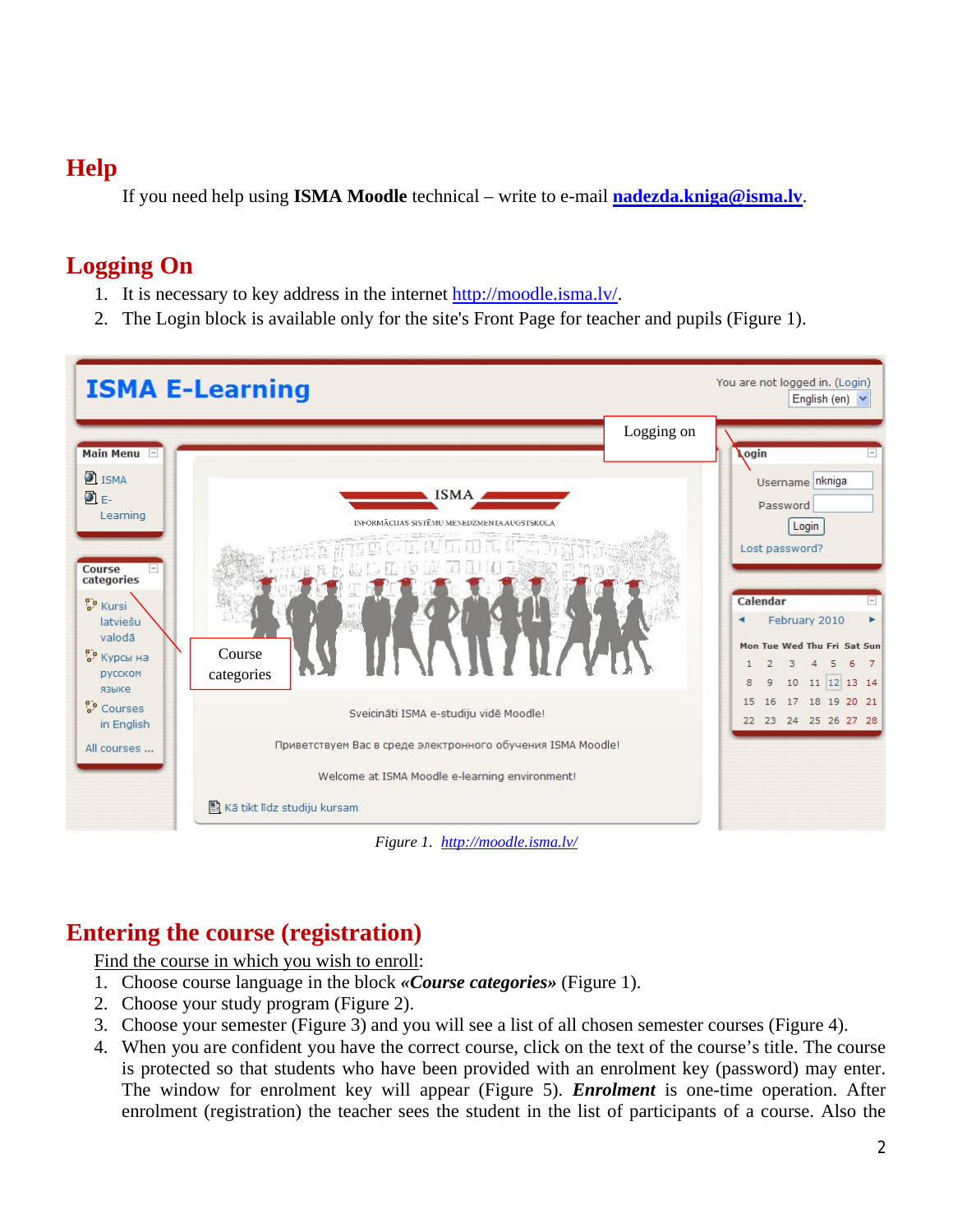memory cell for storage of the student executed works is created. *Enrolment key –* is a course code, which follows after the course title (Figure 5).

5. Else you can use *Search courses* tool entering a course code or keywords (Figure 4).



*Figure 2. Study programs*



*Figure 3. Semesters.*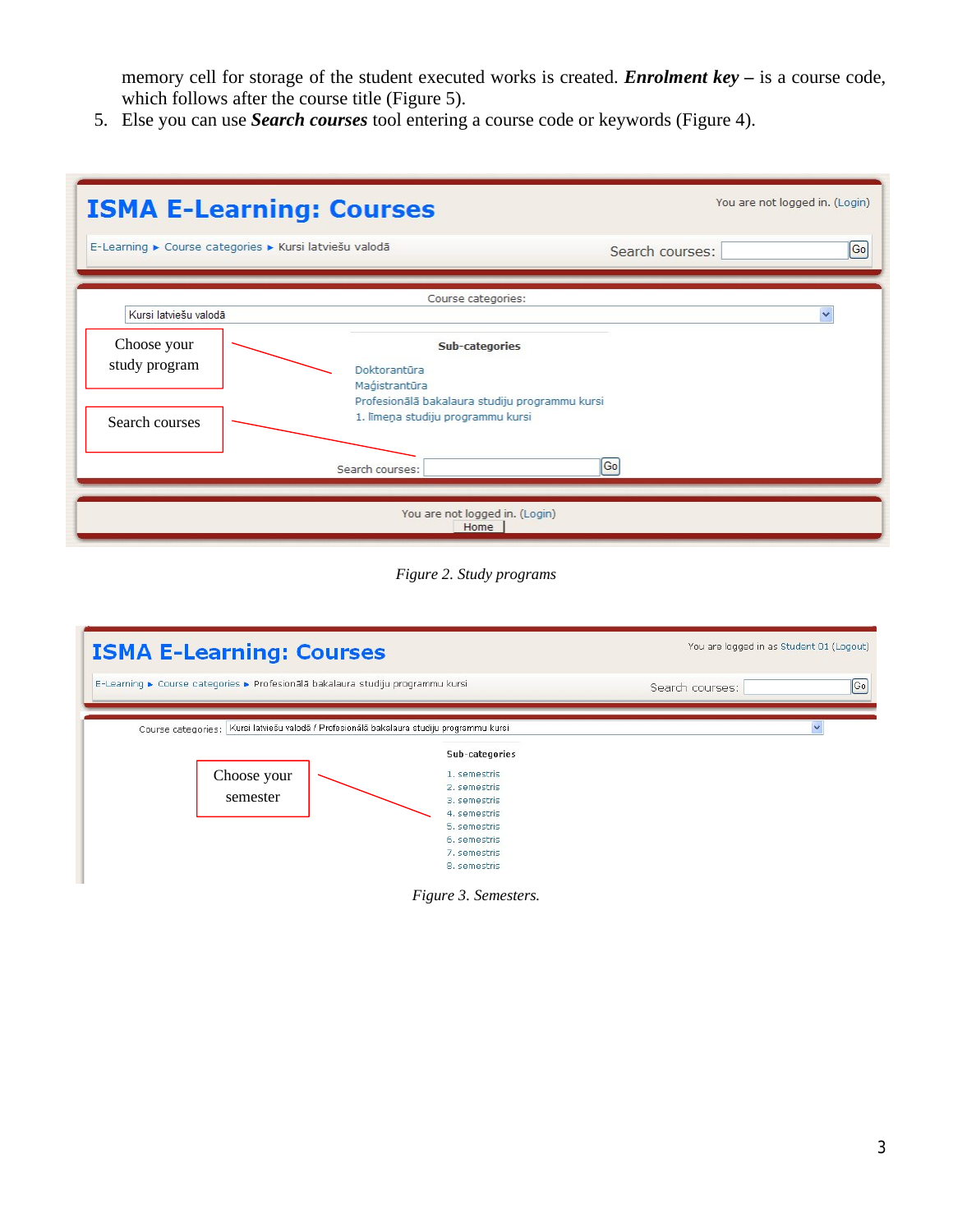| <b>ISMA E-Learning: Courses</b>                                                                               | You are logged in as Student 01 (Logout) |
|---------------------------------------------------------------------------------------------------------------|------------------------------------------|
| E-Learning ► Course categories ► 1 семестр                                                                    | $[G_0]$<br>Search courses:               |
| Course categories: Курсы на русском языке / Учебные курсы программ профессиональной бакалавратуры / 1 семестр |                                          |
| Основы туризма МЕ1400, И.Балоде<br>$\circ$                                                                    |                                          |
| Средства программатуры IN0622, А.Бжишкян<br>Teacher: Armans Bziskjans<br><b>Car</b>                           |                                          |
| Высшая математика (1 сем) МА0312, Е.Козьмина<br>Teacher: Jelena Kozmina<br>$\overline{a}$                     |                                          |
| Компьютерная графика IN0602, К.Хамрун<br>Teacher: Kristine Hamruna<br>$O =$                                   |                                          |
| Компьютеры, информатика и основы программирования IN0600, Н.Книга<br>Teacher: Nadežda Kniga<br>Gar            |                                          |
| $ \mathsf{Go} $<br>Search courses:                                                                            |                                          |

*Figure 4. List of all courses.*

| E-Learning ► Courses ► Login to Компь отерная графика                                                       | Компьютерная графика IN0602, К. Хамрун<br>You are logged in as Student 01 (Logout)                                 |
|-------------------------------------------------------------------------------------------------------------|--------------------------------------------------------------------------------------------------------------------|
| Компьютерная графика IN0602, К.Хамрун<br>Teacher: Kristine Hamruna<br>Teacher: Nadežda Kņiga<br><b>Oper</b> | The title of Moodle course consists of –<br>course name, course code and teacher surname                           |
| <b>Enter Enrolment key</b>                                                                                  | Khis course requires an 'enrolment key' - a one-time<br>password that you should have received from Nadežda Kniga. |
| Enrolment key:                                                                                              | Enrol me in this course<br>Cancel                                                                                  |

*Figure 5.Course registration window.*

#### **Participant's profile**

When the People block is added to the course's Front Page, it lists the users enrolled on the course. It provides a link to the user's profile page. Who can see this list: students *and* teachers.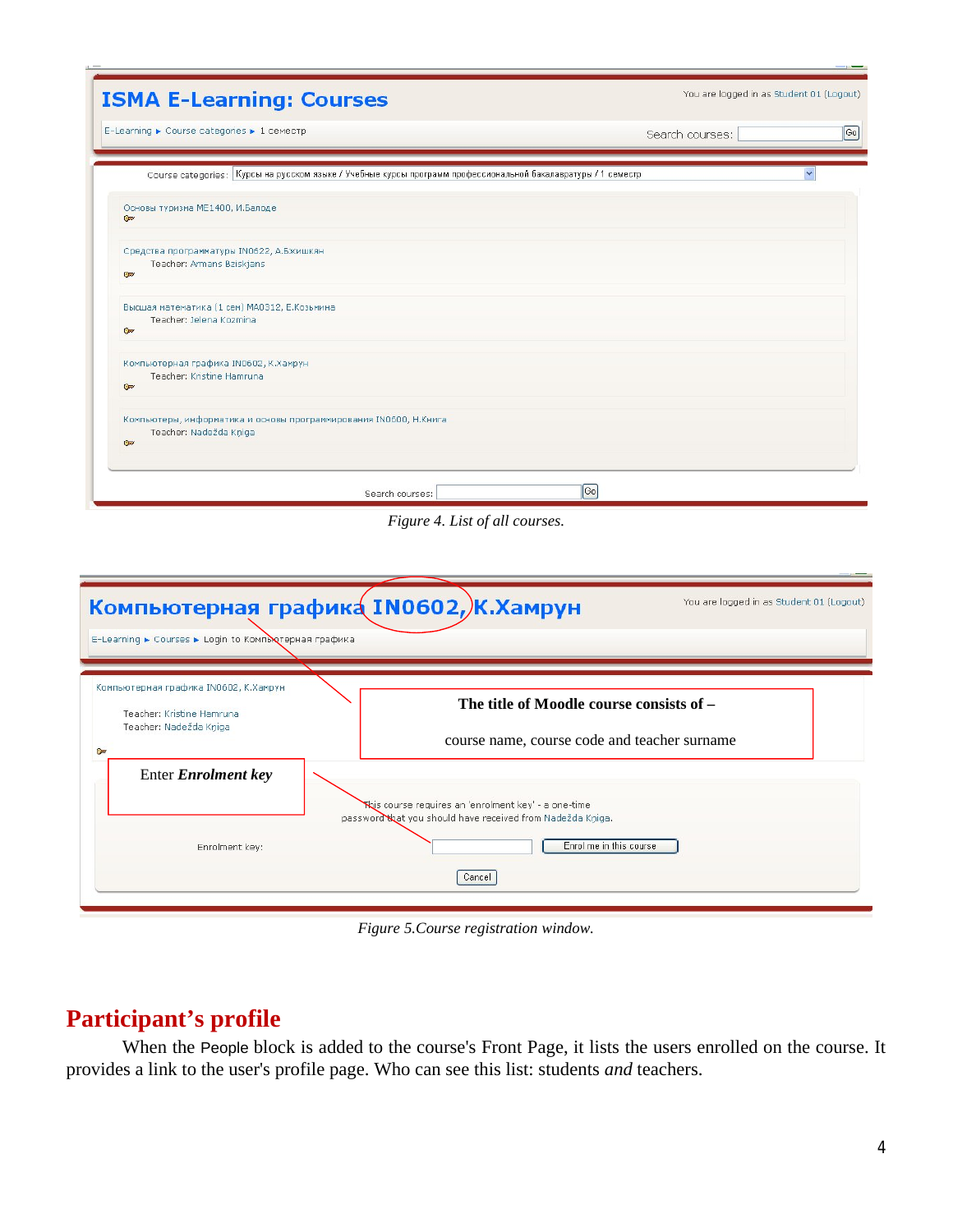As soon as you have successfully confirmed your account and have entered into system, you will appear on the main page, but now your name will be displayed in the right top part of page. Pay attention, the user name is allocated as a hyperlink. Click this reference and you will see your **profile** (Figure 6).

First two fields are inaccessible to editing since they are defined by the system administrator. Other fields of the given form are simple, but nevertheless we will short describe its:

*E-mail.* Here it is necessary to key the e-mail address which you regularly use.

*E-mail display (to show e-mail).* The given parameter defines, whether can see other users the address of your e-mail. You can establish so that all users could see your address or so that only classmates could see it. It is possible to disconnect display of your electronic address completely.

*Preferred language.* It is possible to choose interface language.

*Description.* Here you can is short tell about yourselves.

*Picture of (photo)*. If you want your photo was displayed in a forum, in a profile and in the list online of users here you can browse the image with your photo. The desirable photo size is 100x100 pixels; else the system will crop the image till the necessary sizes.

| General                             |                                                                                                                            |               |
|-------------------------------------|----------------------------------------------------------------------------------------------------------------------------|---------------|
| First name*                         |                                                                                                                            | Show Advanced |
| Surname*                            | lvans                                                                                                                      |               |
| Email address*                      | Studentovs                                                                                                                 |               |
|                                     | student01@inbox.lv                                                                                                         |               |
| Email display                       | Allow only other course members to see my email address v                                                                  |               |
| Email activated                     | This email address is enabled $\vee$                                                                                       |               |
| City/town*                          | Riga                                                                                                                       |               |
| Select a country*                   | Latvia<br>$\checkmark$                                                                                                     |               |
| Timezone                            | Europe/Riga<br>v                                                                                                           |               |
| Preferred language                  | English (en) $\vee$                                                                                                        |               |
| Description* <sup>1</sup>           |                                                                                                                            |               |
| $\vee$ 1 (8 pt) $\vee$<br>Trebuchet | Valoda $\vee$ <b>B</b> $I$ <b>U</b> $S$ $\mid$ $x_2$ $\mid x^2$ <b>M</b> <sup>2</sup><br>$\mathfrak{O}$ $\alpha$<br>$\vee$ |               |
| 医套套目                                | 111 1 三三年年 西公 一 小∞∞∞ 回口◎◎肉 ◇ 図                                                                                             |               |
| test                                |                                                                                                                            |               |
|                                     |                                                                                                                            |               |
| Path:                               |                                                                                                                            |               |
| (2, 2)                              |                                                                                                                            |               |
|                                     |                                                                                                                            |               |
| Picture of                          |                                                                                                                            |               |
|                                     |                                                                                                                            |               |
| Current picture None                |                                                                                                                            |               |
| Delete $\Box$                       |                                                                                                                            |               |
| New picture (Max size: 16MB) (      | Browse                                                                                                                     |               |
| Picture description                 |                                                                                                                            |               |
| <b>Interests</b>                    |                                                                                                                            |               |
|                                     |                                                                                                                            |               |
| List of interests $\bigcirc$        | futbols                                                                                                                    |               |
|                                     | Figure 6. Edit profile window                                                                                              |               |

To return on Front page it is necessary to click under reference *E-Learning* in the top left corner of the navigation system field (Figure 7).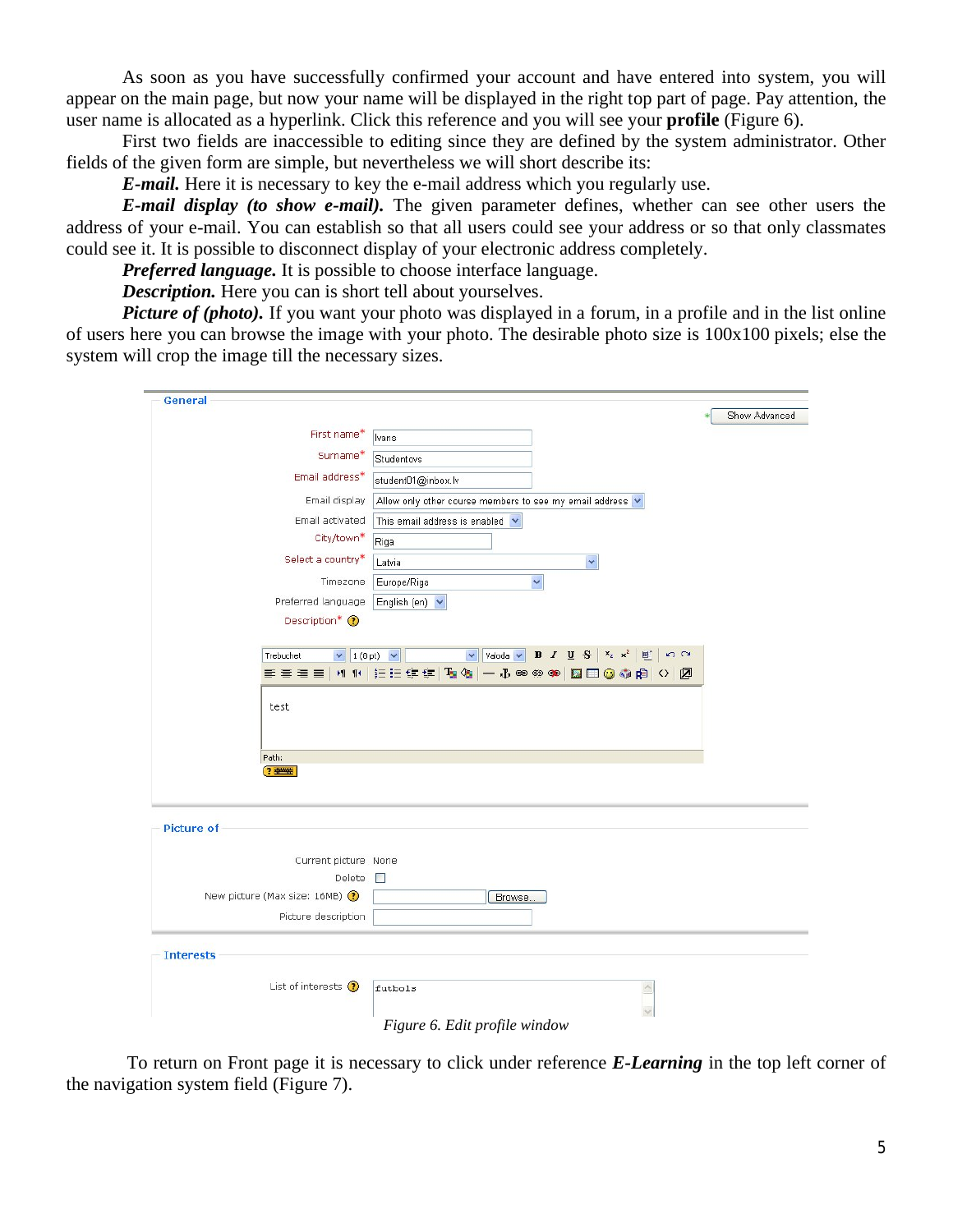| <b>ISMA E-Learning</b>                       | Navigation<br>system | You are logged in as Student 01 (Logout) |
|----------------------------------------------|----------------------|------------------------------------------|
| E-Learning ► Ivans Studentovs ► Edit profile |                      |                                          |

*Figure 7. Navigation system chain.*

#### **Moodle course interface**

There are three columns below a navigation chain. Left and right columns contain tool blocks, and the central column contains the course elements.

|                                          |                                                                                |   | You are logged in as Student 01 (Logout) |
|------------------------------------------|--------------------------------------------------------------------------------|---|------------------------------------------|
| E-Learning ▶ Datortehnika                |                                                                                |   |                                          |
| People<br>$\Box$                         |                                                                                |   | <b>Latest News</b>                       |
| Participants                             | <b>Topic outline</b>                                                           |   | 15 Jan, 10:16                            |
|                                          | Pasniedzēja: Nadežda Kņiga Skype: nadezhda.kniga E-mail: nadezda.kniga@isma.lv |   | Nadežda Kniga<br>Diskusiju 2. more       |
| <b>Activities</b><br>$\vert - \vert$     | Ieskaites nokārtošanai nepieciešams :                                          |   | 21 Oct, 12:48                            |
| Assignments                              |                                                                                |   | Nadežda Kniga                            |
| $\mathcal{Q}$ Chats                      | · 1 tests (pēc teorijas) - 30%,<br>$\bullet$ 6 prakses - 4 0%,                 |   | Diskusija Nr1 more                       |
| ? Choices                                | $\bullet$ 1 referāts - 30%.                                                    |   | Older topics                             |
| Forums                                   |                                                                                |   |                                          |
|                                          | 3 Jaunumu forums                                                               |   |                                          |
| Q Quizzes                                |                                                                                |   | <b>Upcoming Events</b>                   |
| <b>图</b> Resources                       |                                                                                |   | <sup>②</sup> q                           |
|                                          | 1 BLOKS A - Teorija                                                            | П | Friday, 5 March                          |
|                                          | Avots: http://www.liis.lv/mspamati/                                            |   | Go to calendar                           |
| <b>Search Forums</b><br>$\vert - \vert$  |                                                                                |   | New Event                                |
|                                          | konspekts                                                                      |   |                                          |
| $ G_0 $                                  |                                                                                |   |                                          |
| Advanced search (?)                      |                                                                                |   | <b>Recent Activity</b>                   |
|                                          | Teorētiskais tests.<br>$\overline{2}$                                          | П | Activity since Saturday,                 |
|                                          | ◯ Testa piemērs                                                                |   | 27 February 2010,                        |
| <b>Administration</b><br>$\vert - \vert$ |                                                                                |   | 02:18 PM                                 |
| <b>里</b> Grades                          |                                                                                |   | Full report of recent                    |
|                                          | Referātu tēmas.<br>3.                                                          | П | activity                                 |
| Profile                                  | Referāts                                                                       |   |                                          |
|                                          | Referātu tēmas                                                                 |   | Nothing new since your                   |
|                                          | Referāta noformēšanas metodiskie noradījumi                                    |   | last login                               |
| My courses<br>$\Box$                     | ≫ q                                                                            |   |                                          |
|                                          | sait                                                                           |   |                                          |

*Figure 8. Moodle course interface.*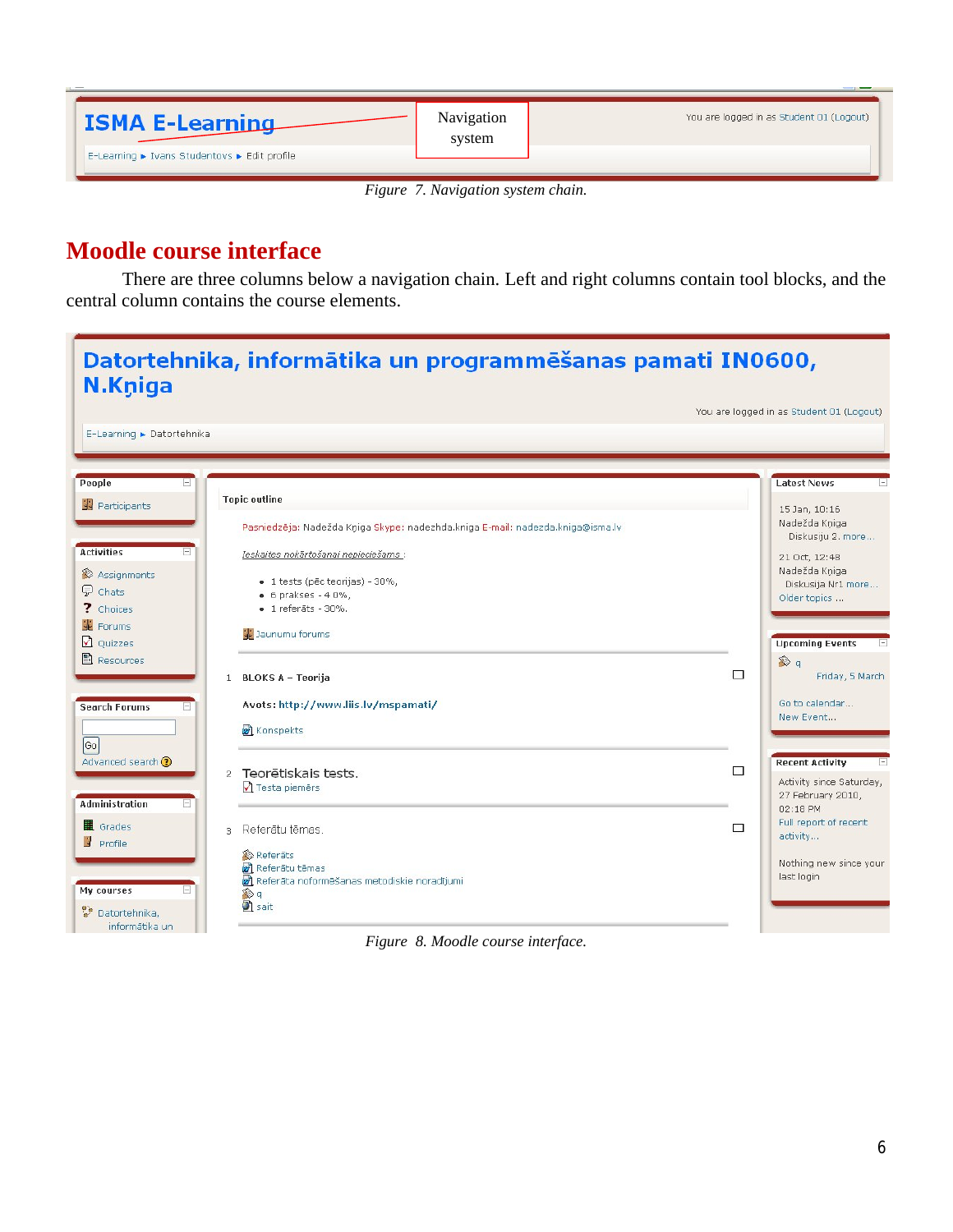## **Moodle course blocks' description**

| <b>Blocks</b>                                                                                                                  | <b>Description</b>                                                                                                                                                                                                                                                                                                                                                                                       |  |
|--------------------------------------------------------------------------------------------------------------------------------|----------------------------------------------------------------------------------------------------------------------------------------------------------------------------------------------------------------------------------------------------------------------------------------------------------------------------------------------------------------------------------------------------------|--|
| Left tool column                                                                                                               |                                                                                                                                                                                                                                                                                                                                                                                                          |  |
| People<br>图 Participants                                                                                                       | The People block provides links to a list of all participants in the<br>course by clicking "Participants". You can see individual profiles of other<br>participants of a course.<br>You can create personal correspondence with other participants of a<br>course or the teacher. For this it is necessary to open a profile of the<br>Send message<br>participant and to press the button:              |  |
| <b>Activities</b><br>iio Assignments<br><b>見</b> chats<br>?<br>Choices<br><b>K</b> Forums<br>Quizzes<br><sup>图</sup> Resources | This block contains categories of those elements of a course which<br>are accessible at the moment in a course (Forums, Resources, Assignments<br>(tasks), Quizzes (e-tests) etc.).                                                                                                                                                                                                                      |  |
| <b>Administration</b><br><b>里</b> Grades<br>Profile                                                                            | $Grades$ ( <i>Marks</i> ) – shows<br>estimated points for tests, control tasks, a<br>Choose an action $\ldots$ $\blacktriangleright$<br>total estimation for a course (User report).<br>Choose an action<br>Besides it is possible to see all total<br>View<br>estimations for all courses (Overview<br>Overview report<br>report).<br>User report<br>Profile - shows Edit profile<br>window (Figure 6). |  |
| My courses<br>್ರೌ<br>Datortehnika,<br>informātika un                                                                           | Here all courses you were registered are visible.                                                                                                                                                                                                                                                                                                                                                        |  |
| <b>Right tool column</b>                                                                                                       |                                                                                                                                                                                                                                                                                                                                                                                                          |  |
| $\Box$<br><b>Latest News</b><br>15 Jan, 10:16                                                                                  | By default, the Front Page has a news forum. The Latest news block<br>displays the most recent postings from this forum.                                                                                                                                                                                                                                                                                 |  |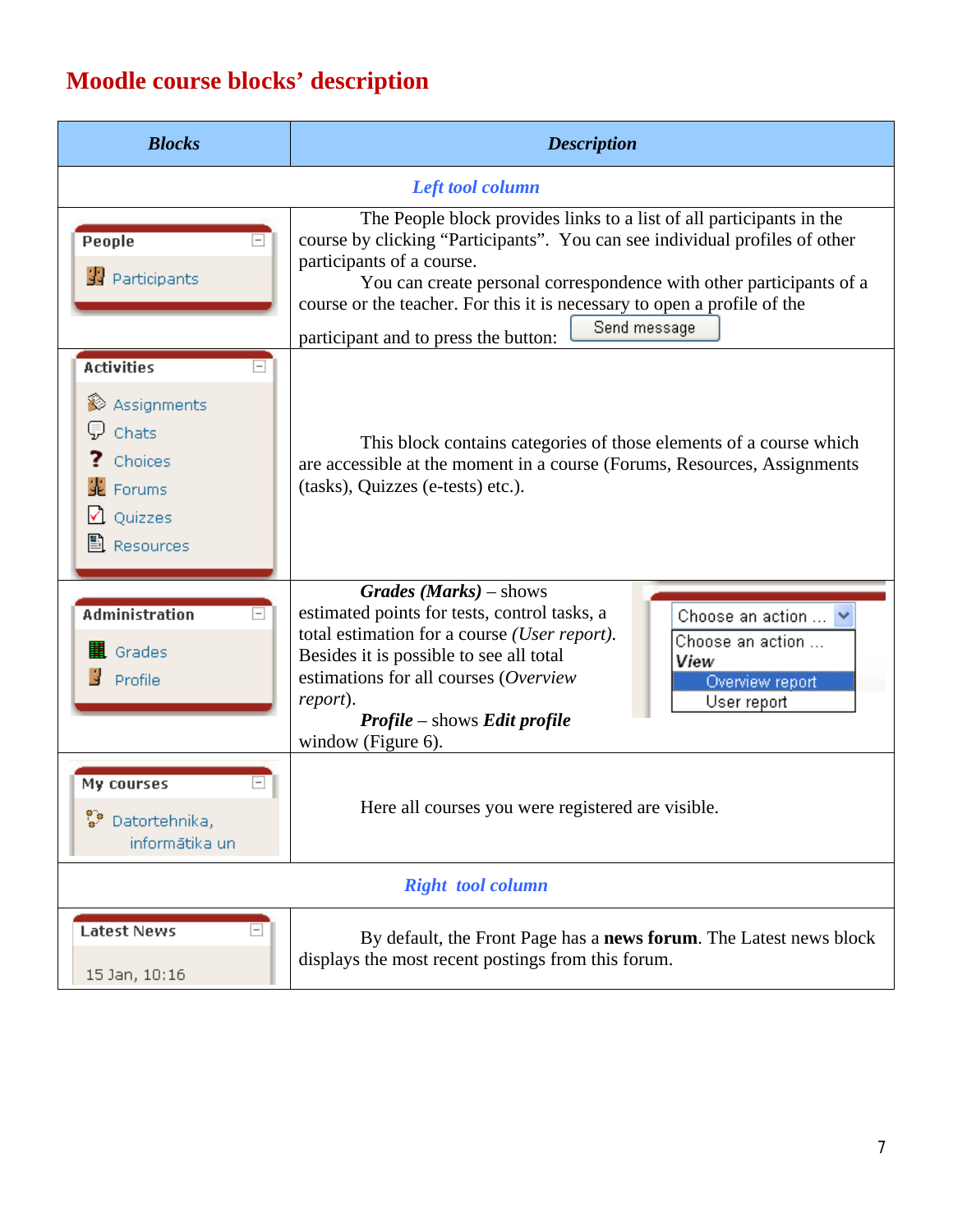| <b>Blocks</b>                                                                                                             | <b>Description</b>                                                                                                                                                                                                                                                                                                                                                                                                                                                                                                                                                                                                                                                                                                                                                                                                                                                                                                                                                           |
|---------------------------------------------------------------------------------------------------------------------------|------------------------------------------------------------------------------------------------------------------------------------------------------------------------------------------------------------------------------------------------------------------------------------------------------------------------------------------------------------------------------------------------------------------------------------------------------------------------------------------------------------------------------------------------------------------------------------------------------------------------------------------------------------------------------------------------------------------------------------------------------------------------------------------------------------------------------------------------------------------------------------------------------------------------------------------------------------------------------|
| <b>Upcoming Events</b><br>$\Box$<br>There are no upcoming<br>events<br>Go to calendar<br>New Event                        | The Upcoming Events block is an extension of the Calendar block. It<br>gets event information from your Calendar.                                                                                                                                                                                                                                                                                                                                                                                                                                                                                                                                                                                                                                                                                                                                                                                                                                                            |
| <b>Recent Activity</b><br>Activity since Monday,<br>1 March 2010, 04:03<br><b>PM</b><br>Full report of recent<br>activity | When the Recent activity block is added to the site's Front Page, it<br>lists all of the student and teacher activity on the Front Page since the user's<br>last login.                                                                                                                                                                                                                                                                                                                                                                                                                                                                                                                                                                                                                                                                                                                                                                                                      |
| Central column - course elements                                                                                          |                                                                                                                                                                                                                                                                                                                                                                                                                                                                                                                                                                                                                                                                                                                                                                                                                                                                                                                                                                              |
| Jaunumu forums<br>(News forum)                                                                                            | The news forum is in the end of introduction section. This forum can<br>add the teacher only.                                                                                                                                                                                                                                                                                                                                                                                                                                                                                                                                                                                                                                                                                                                                                                                                                                                                                |
| <b>v</b> Konspekts                                                                                                        | Link to a file.                                                                                                                                                                                                                                                                                                                                                                                                                                                                                                                                                                                                                                                                                                                                                                                                                                                                                                                                                              |
| 圖 Text                                                                                                                    | Link to a text page.                                                                                                                                                                                                                                                                                                                                                                                                                                                                                                                                                                                                                                                                                                                                                                                                                                                                                                                                                         |
| $\bullet$ Link                                                                                                            | Link to a file or web site.                                                                                                                                                                                                                                                                                                                                                                                                                                                                                                                                                                                                                                                                                                                                                                                                                                                                                                                                                  |
| Testa piemērs<br>(Quiz)                                                                                                   | Link to an <i>on-line</i> Quiz. Quiz will be <u>automatically</u> checked.<br>The teacher can specify:<br><b>date</b> and <b>times</b> when the quiz is accessible for people to make<br>٠<br>attempts. Before the opening time, and after the closing time, the quiz<br>will be unavailable;<br>time limit (minutes) to complete the quiz;<br>$\bullet$<br>number attempts at a quiz;<br>$\bullet$<br>Adaptive mode (yes), training test - the student will be allowed<br>$\bullet$<br>multiple responses to a question even within the same attempt at the<br>quiz. So for example if the student's response is marked as incorrect<br>the student will be allowed to try again immediately. However a<br>penalty will usually be subtracted from the students score for each<br>wrong attempt (the amount of penalty is determined by the penalty<br>factor, set by the next option).<br>Adaptive mode (no), control test - the student will see the final grade<br>only. |